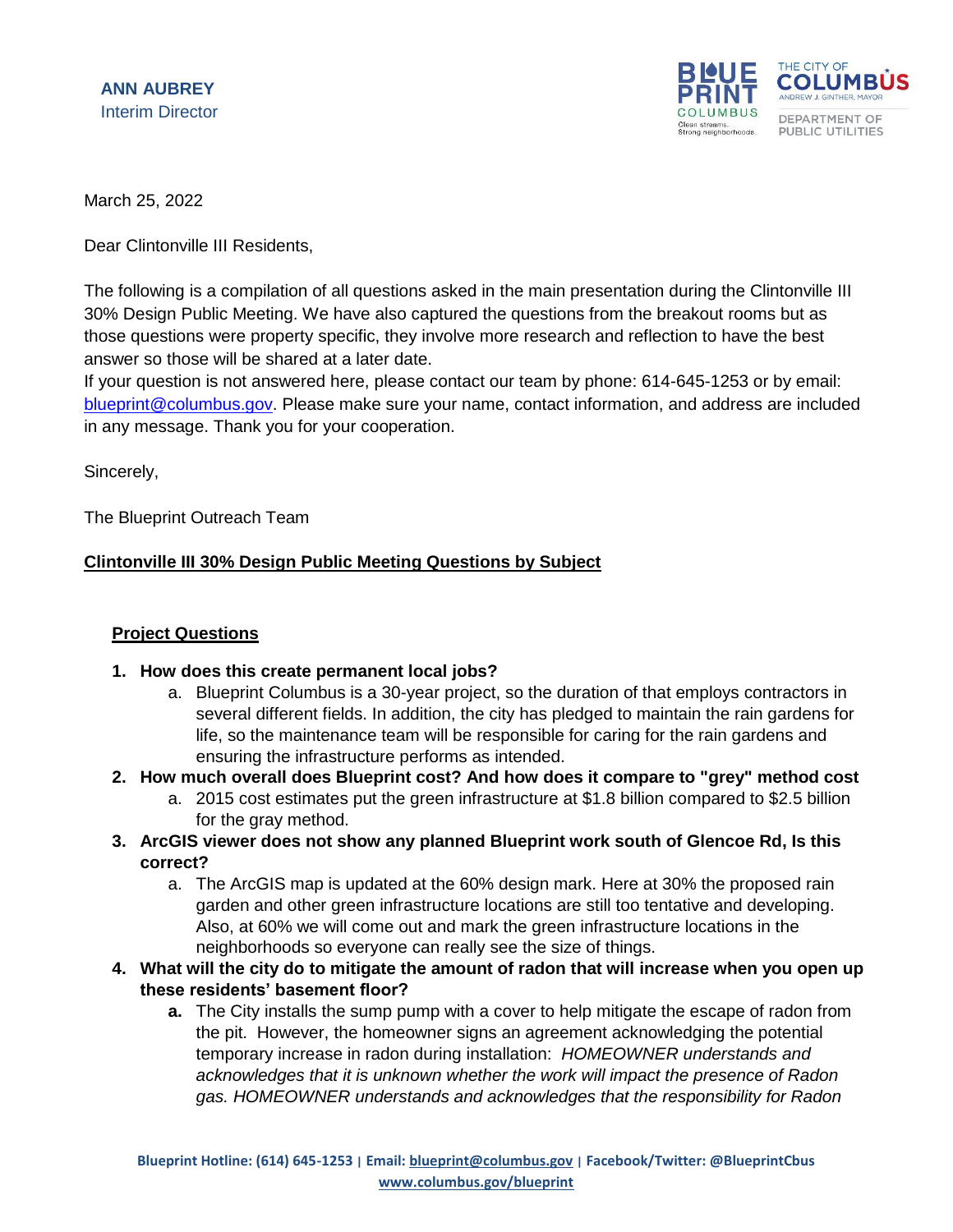

*mitigation is entirely the responsibility of the HOMEOWNER, not the CITY, regardless if the presence of Radon gas was exacerbated by the WORK. HOMEOWNER agrees the CITY shall have no liability related to the presence of Radon gas.*

- **5. Is there a map that shows proposed rain garden locations? I can only see what I think are existing ones on the ArcGIS link.** 
	- a. The maps on our slides are currently the only physical mock-ups of the proposed location and that is why we share them on the website. ArcGIS map will be updated when we reach 60% design, and the rain garden locations are more certain.
- **6. After a snow or ice storm there can be a serious buildup of ice and packed snow on the curb area which covers the drains. Although chipping away at the ice is the only alternative, will new drains be impacted?**
	- a. Regularly chipping the ice and snow away from drains is the only solution we are aware of, but the city is still collecting data on this issue. When inspecting for sump pump installation and downspout redirection, the teams should take into consideration the current issues with ponding/icing at the outlets.
- **7. I think it would have been better to post this video in advance of the meeting so that we could have more time to provide feedback.**
	- a. Thanks for the feedback. Sorry it feels on the spot. However, you will have time to weigh in today and in the next weeks. Also, again at 60%, in a few months, we will be marking locations and meeting with residents who request site visits. We are available by phone and email and video of this meeting as well as the slides will be available for further review.

# **8. Will civil plans be made available to the public?**

- a. There are not currently construction plans for this area. However, the 30% design plans are available upon request.
- **9. Does the City have data showing that Clintonville I implementation has led to reductions in frequency of SSO activation and improvements in water quality in receiving waters?**
	- a. It is too soon to report. Some of the DSRs (designated sewer reliefs) are mainline DSRs which means that they won't be mitigated until all three areas of Clintonville Blueprint are completed.
- **10. If our property doesn't dump water, can we opt out? I replaced my sewer and have a French drain, etc.**
	- a. Sump Pumps are a completely voluntary portion of the program. All downspouts are inspected at each home. If downspouts are in good condition and outlet at least 7ft away from the home, no work will be proposed.

# **Sump Pumps**

# **11. We have a sump pump 15 years old. Will we get a new one under Blueprint?**

- a. The program does not allow for replacement or reimbursement for any existing sump pumps.
- **12. Will you be installing a sump pump if I don't have water in my basement?**
	- a. Signing up for the sump pump list only commits you to have an inspection by a professional contractor. They can tell you if it is feasible to install a sump pump in your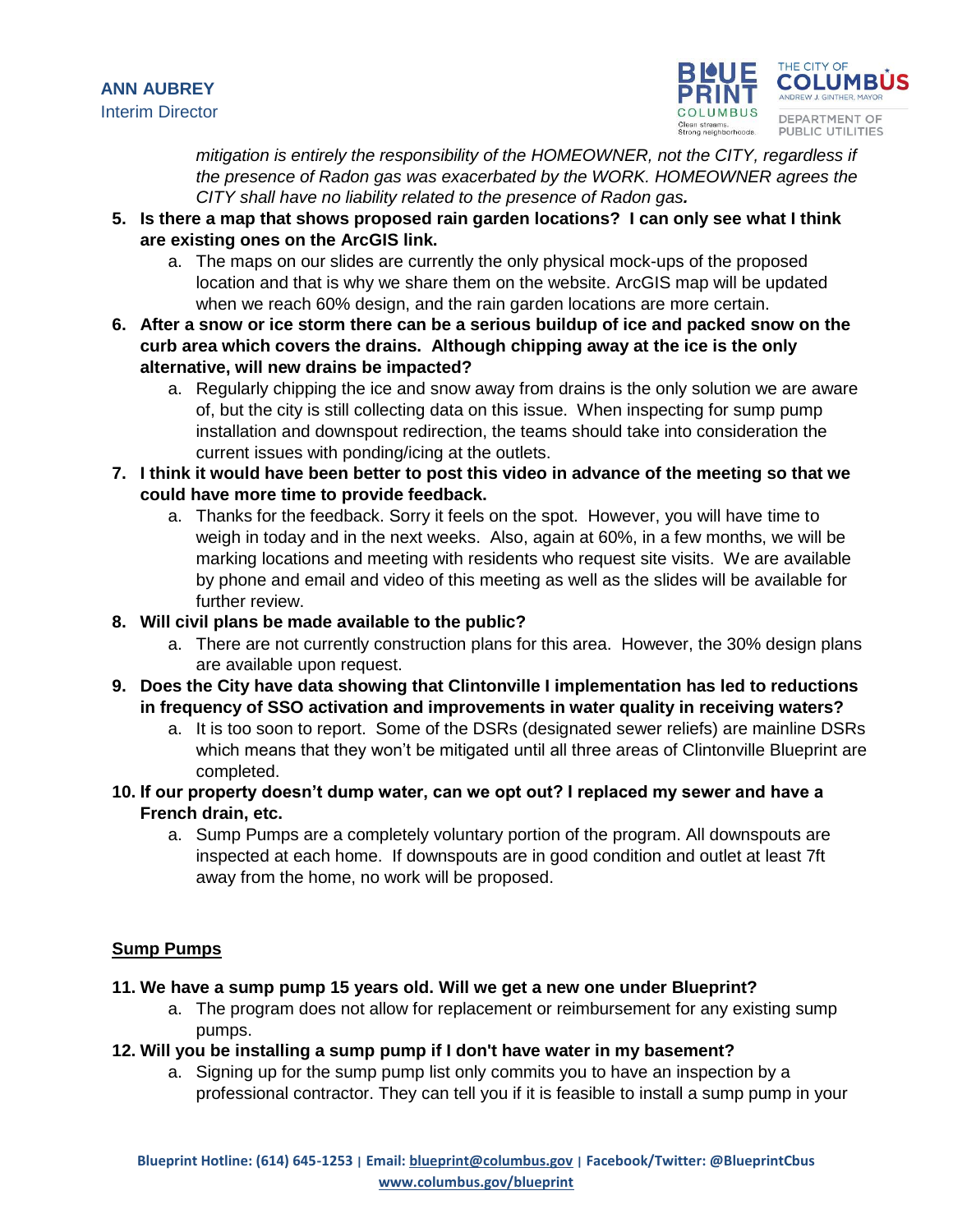

home. Our project installs sump pumps because it gives us a way to disconnect the foundation drain from the lateral line (if the connection exists). Our goal is not to eliminate basement flooding, but the positive side effect of having a sump pump is that it helps with getting water away from your foundation and out to the street.

- **13. I was planning on having my basement waterproofed. Should I move ahead with that before the sump pump?**
	- a. Each property is different, so it is difficult to answer this as a general question. We are looking at beginning sump pump installations later this year.
- **14. What if our sump pump discharges into our back yard?**
	- a. If you already have a sump pump, you are not eligible for a new sump pump. The drainage patterns will be looked at as part of the investigation for the roof water redirection portion of our project.
- **15. Are sump pumps available to replace very old ones? I bought my house in 2001, and ours was old then. If a sump pump fails completely, would the address become eligible?**
	- a. The program does not allow for replacement or reimbursement for any existing sump pumps and installation only occurs in homes that have never had a sump pump before.
- **16. For the sump pump program is there a limit to the number of participants/houses or a budget limit?**
	- a. Each property that signs up that doesn't have a sump pump can be inspected. Not all properties will receive one after inspection as not all basements are a good fit. Homeowners with multiple properties in a Blueprint area are eligible to have an inspection performed on each. Duplexes are eligible but we can only install one sump pump per lateral line. For example, if one side of the duplex already has a sump pump and the building has only one lateral line, we cannot install an additional sump pump in the other side of the unit.

# **17. We get a lot of water in our basement from storms. How can I get someone to come out and discuss options?**

a. Though our methods can help reduce the problem of water in basements, it is not the goal of the project. Our work all pertains to keeping storm water out of sanitary sewers and our four pillars are designed with that goal in mind. Please sign up for a sump pump if you do not already have one. Other issues should be addressed with a private contractor.

# **18. How do we sign up for a sump pump?**

a. [On our Website](https://blueprintneighborhoods.com/the-four-pillars/sump-pump/) or you can call the Outreach Line at 614-645-1253

# **19. What is the expected start date for the sump pumps?**

- a. Sump pump installations start when the project is at 60%. Looking at Fall of 2022 to begin.
- **20. If we already have a sump pump installed but do not have a backup battery, can we get the backup battery installed?**
	- a. No home with an existing sump pump qualifies for any part of the sump pump pillar of our project, and that includes back up batteries.
- **21. A local private company installed my neighbor's sump pump and did an excellent job. Can we use that company for our own installation rather than the City of Columbus?**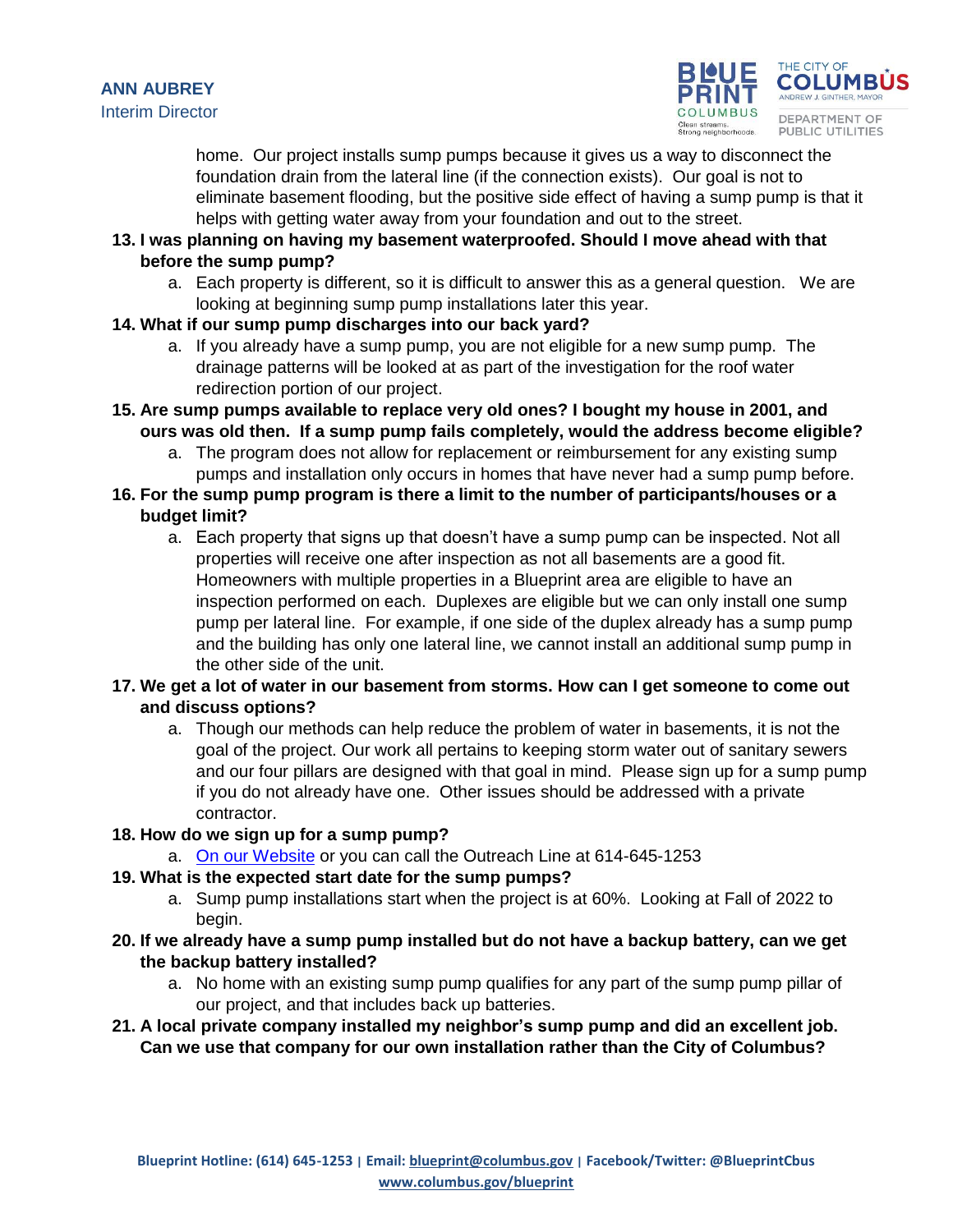

- a. Sump pumps through our project are installed by contractors who have bid on the specific contract. So, unfortunately, at this time residents cannot pick the contractor to install a Blueprint sump pump.
- **22. Any ability to pull forward the sump pump installation or be reimbursed for installing one on my own if I would like to do it sooner than the end of this year?**
	- a. No, because of that contractual nature of our agreement with the contractors that bid on the project we have no capacity to perform work outside of our timeline and no program for reimbursement.

# **Rain Gardens**

#### **23. How many trees with large canopy are estimated to be removed for rain gardens?**

- a. That isn't information we have at the 30% design stage, as the rain garden locations are not finalized. I can tell you that any trees we remove we replace following the Recreation & Parks departments guidelines for replacement to help maintain the overall canopy of the City of Columbus. The bigger the tree, the more replacement trees required. Our design team will avoid removing large trees with large canopy.
- **24. How is rain garden location determined? Some areas in the neighborhood are very tight with little open space except in the street.**
	- a. There are many factors to consider when selecting rain garden locations. It begins with how much water we need to control and where does the water naturally flow to. Then we look at what barriers exist, which can be anything from how the sewer is laid out underneath the street, existing streetlights, hydrants, and other right of way items. Then we ask what would improve the neighborhood. Our order of preference for our Green Infrastructure is as follows. 1. Land Bank/Green Space 2. Right-of-Way Raingardens 3. Pervious Pavers and 4. Bump outs.
- **25. Do we have a choice in the style of rain gardens? I may prefer the walled structure as it will look better in the neighborhood.**
	- a. Your feedback is noted. We are also trying to be cognizant of how the designs in the different sub areas will work together to be cohesive in appearance. This is a lesson learned from Clintonville 1.

#### **26. Those reflectors are hideous.**

- a. Thanks for the feedback. The dilemma on how to make them visible for safety and also attractive is a complex one and we will continue to review it.
- **27. Can I "volunteer" to have a rain garden placed in front of our house as it would be an ideal spot?**
	- a. You absolutely can. We compiled a list of such volunteers from this meeting and the designers are using this information as they select their locations. The location of course would still need to meet the needs of the project, with street flow and grading being considered, but we would much rather place them in places they are welcomed.
- 28. **You just said rain gardens will have "local and native plants." What does "local" mean? Why not only use native plants? They require the least maintenance and are most beneficial to native insects, pollinators, birds, etc**.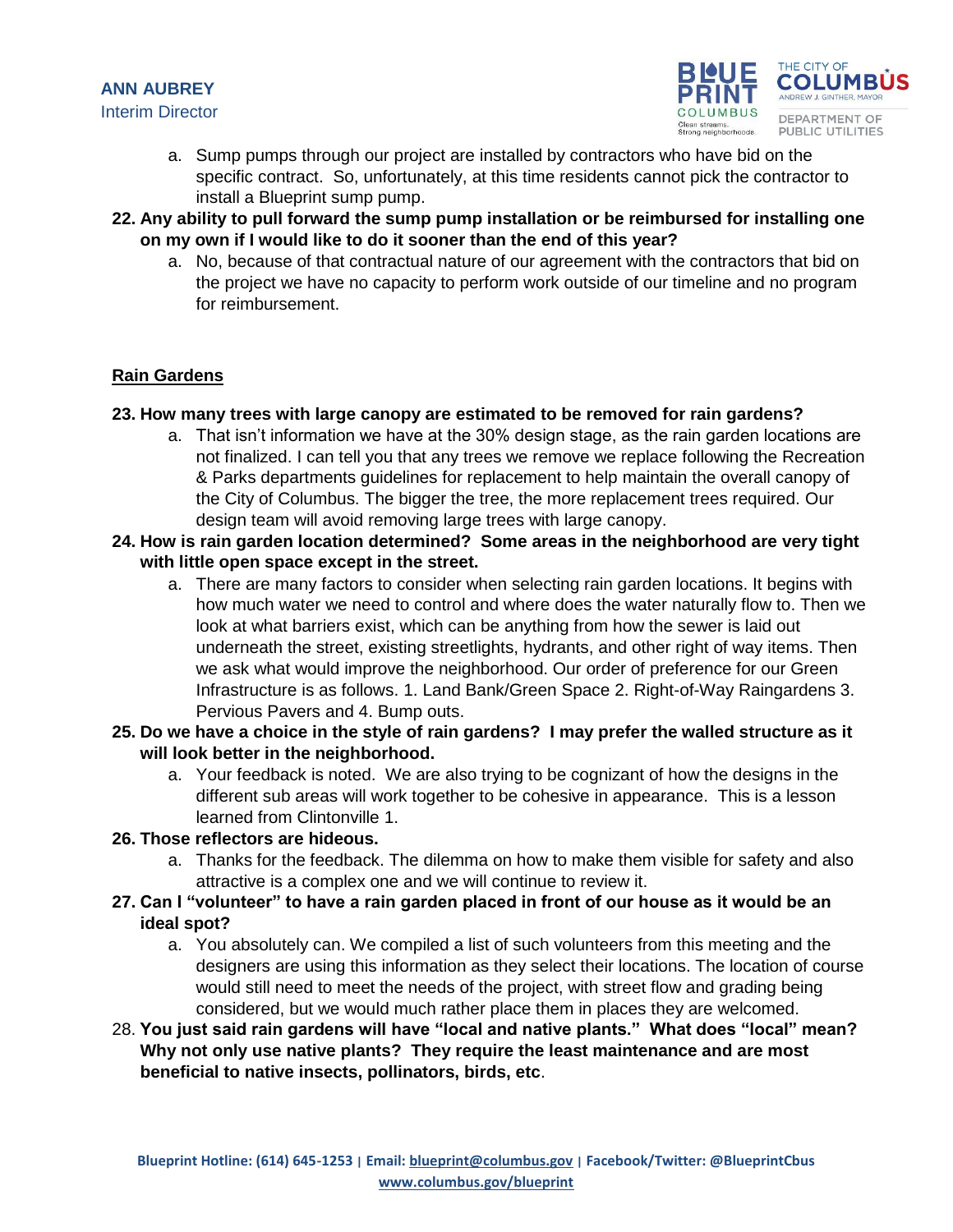#### **ANN AUBREY**

Interim Director



- a. In this case, the speaker clarified that she may have misspoken, and that local and native may be intended to mean largely the same thing. We use native plants that are both flood and drought tolerant in our rain gardens.
- 29. Th**ere is a serious deer problem in areas of Clintonville. Will the plants in the rain gardens be deer resistant? Will non-invasive native plants be used?**
	- a. We use native, non-invasive plants, selected specifically for their tolerance of going without water for longer periods of time and then getting a great deal at once.
- **30. Are there any thoughts on how this will impact general wildlife? I live near Weber and often the deer come up from Walhalla Ravine to feed on tulips and hostas.** 
	- a. It has been the experience of Blueprint that the wildlife may become scarce during the noise of the construction phase but that they tend to return once things settle down.
- **31. Who owns the right-of-way where the rain gardens are located?** 
	- a. The City owns the property in the right-of-way out right. The City does not hold an easement on the property, and it is not owned by residents.
- **32. Do we have the option to decline having a rain garden in our front yard? Our yard is small with all the utilities buried in the front yard except electrical.**
	- a. We welcome resident feedback and are willing to review specific sites to explore all available options. Sometimes, a specific location is necessary to allow the project to reach its goals.
- **33. Can a homeowner volunteer part of their property for a raingarden?**
	- a. Blueprint Columbus is only able to put rain gardens in the City's right of way. You can talk to Franklin Soil and Water Conservation District about potential rain gardens on private property. They even have a Master Raingardeneer workshop! <https://www.franklinswcd.org/>
- **34. At what point are privately installed elements (such as irrigation systems in the right of way) surveyed and taken into account when planning locations for rain gardens?**
	- a. That falls into the "What barriers exist?" stage of rain garden selection and is also the kind of feedback we are looking for at the 30% Design stage as we can't tell this information generally just by looking. Residents should remove private infrastructure such as gardens, fences, and irrigation systems in the City's right of way before construction to avoid damage to these elements.
- **35. Who is making the plant selection decisions? Are there staff members who could be consulted with/engaged in conversation with some local Clintonville gardening groups who know a LOT about natives and a LOT about what our deer tend to decimate?**
	- a. Each design team must consult with a landscape architect or horticulturalist regarding the plant design (if they don't have one on staff). The City has a landscape architect on staff who manages the maintenance team and has created our list of plants to be used. At 30% Design we are some time away from those decisions and will conduct a plant survey for anyone who will feature a rain garden in front of their property to allow them some input on colors and types.
- **36. How do you calculate how many rain gardens are needed on a given street? Should we expect to see a rain garden in every other front yard? Or only 4-6 total on the whole street? What goes into that calculation/decision?**
	- a. The number of rain gardens needed depends on the amount of water that needs to be controlled and where water naturally flows. Some streets that are at a lower elevation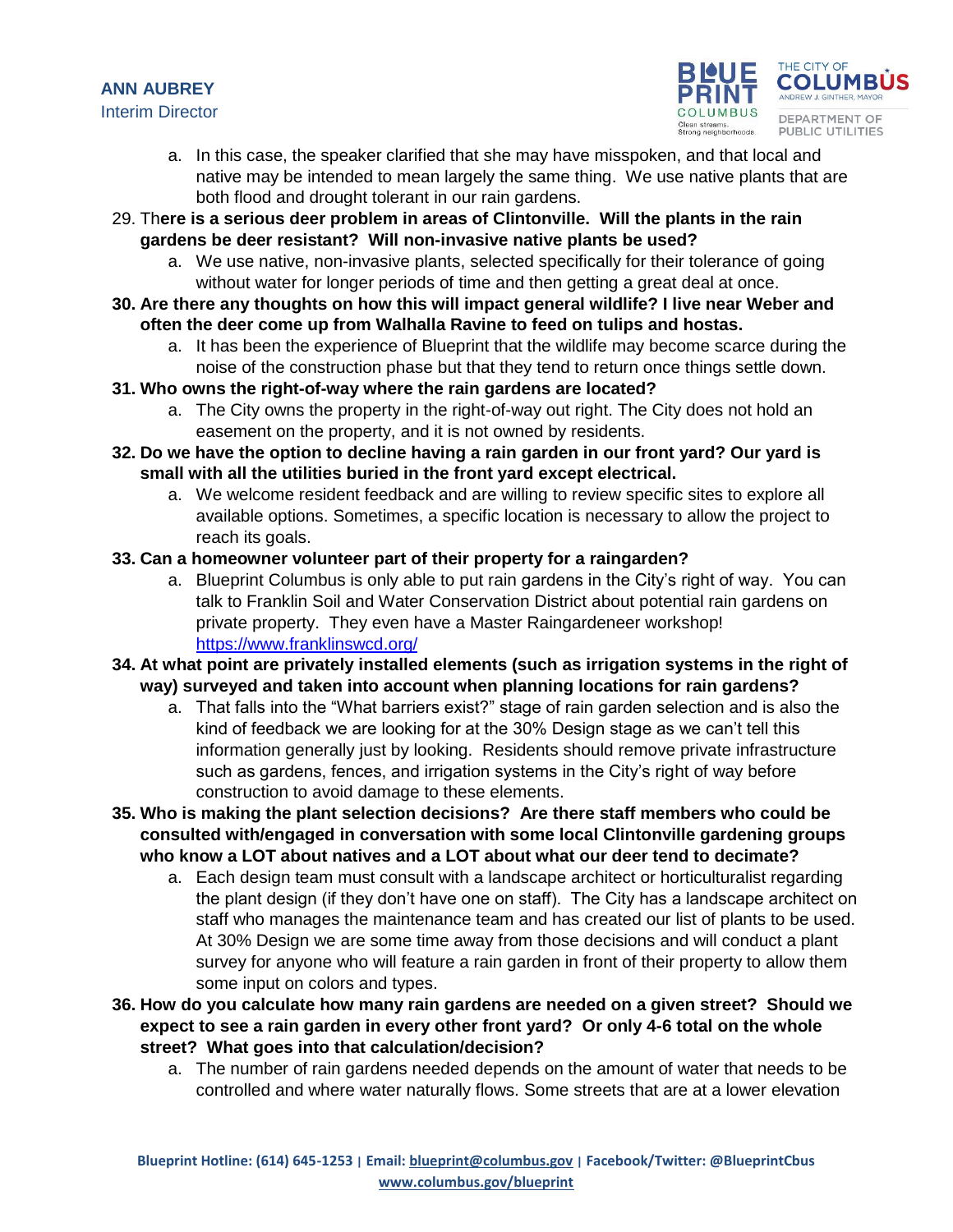

than others may need more Rain Gardens and some that are at high points may receive none.

- **37. Do rain gardens have to be a certain distance from fire hydrants because of the Fire Dept protocol of regularly flushing the hydrants (and potentially sending a torrent of hydrant water into the rain garden, damaging plants)?**
	- a. Yes. The edge of the rain garden is at least 5 feet away from a fire hydrant.

### **Permeable Pavers**

- **38. Our street has brick over gravel with sandstone curbs. Our brick street is over a hundred years old. Hall block brick was used. Salt glazed brick last for several hundred years. Could we have the brick exposed to make it pervious, again? This would be less intrusive. See E Como at Morningside. That is what we have now on Clinton Heights.: Noreen, you have brick under your asphalt street. Removing the asphalt would make it pervious again. and you could keep the sandstone curb, No ugly concrete.**
	- a. Thank you for the feedback, but those one-hundred-year-old brick streets are quite different from the permeable pavers. When we install a street with permeable pavement, we dig down ~5 feet, lay an under drain that goes directly to the storm sewer and then build back up layers of aggregate for the water to pass through. Those traditional brick streets do not allow water to pass through nor do they have a drain to catch the stormwater they collect.

#### **39. I would love to have a pervious patio! I suppose you won't pay for that, though!**

- a. Unfortunately, no private property work besides our existing pillars is not being considered at this time.
- **40. How quickly does [permeable pavement] get destroyed with normal freezing and thawing?**
	- a. Because the water moves through the pavers, they are largely unaffected by the freeze/thaw cycle. They do require maintenance that the city performs, such as sweeping and re-chipping, but as water doesn't collect on top it doesn't freeze over.
- **41. ASU developed a pervious concrete. Has this been considered?**
	- a. ASU is still developing their concrete. To quote their website, "The ability of in-place pervious concretes to effectively drain stormwater runoff gradually reduces as it becomes clogged due to the ingress of fine particles into its pore structure." It also hasn't been tested with the layers of aggregate and storm drain we propose with pervious pavers to ensure where the water goes. The summation of their research is not yet complete, but they still seem to be leaning towards its primary use being in parking lots to avoid runoff.[CF1]

### **42. Are pavers slippery when wet?**

- a. Because the pavers are less likely to collect water or puddles on top, they are no more slippery than our asphalt roads.
- **43. Brick Street Question: What if the street already has a brick street, will it be left as is?** 
	- a. Yes, DPS requires us not to put permeable pavers on existing brick streets.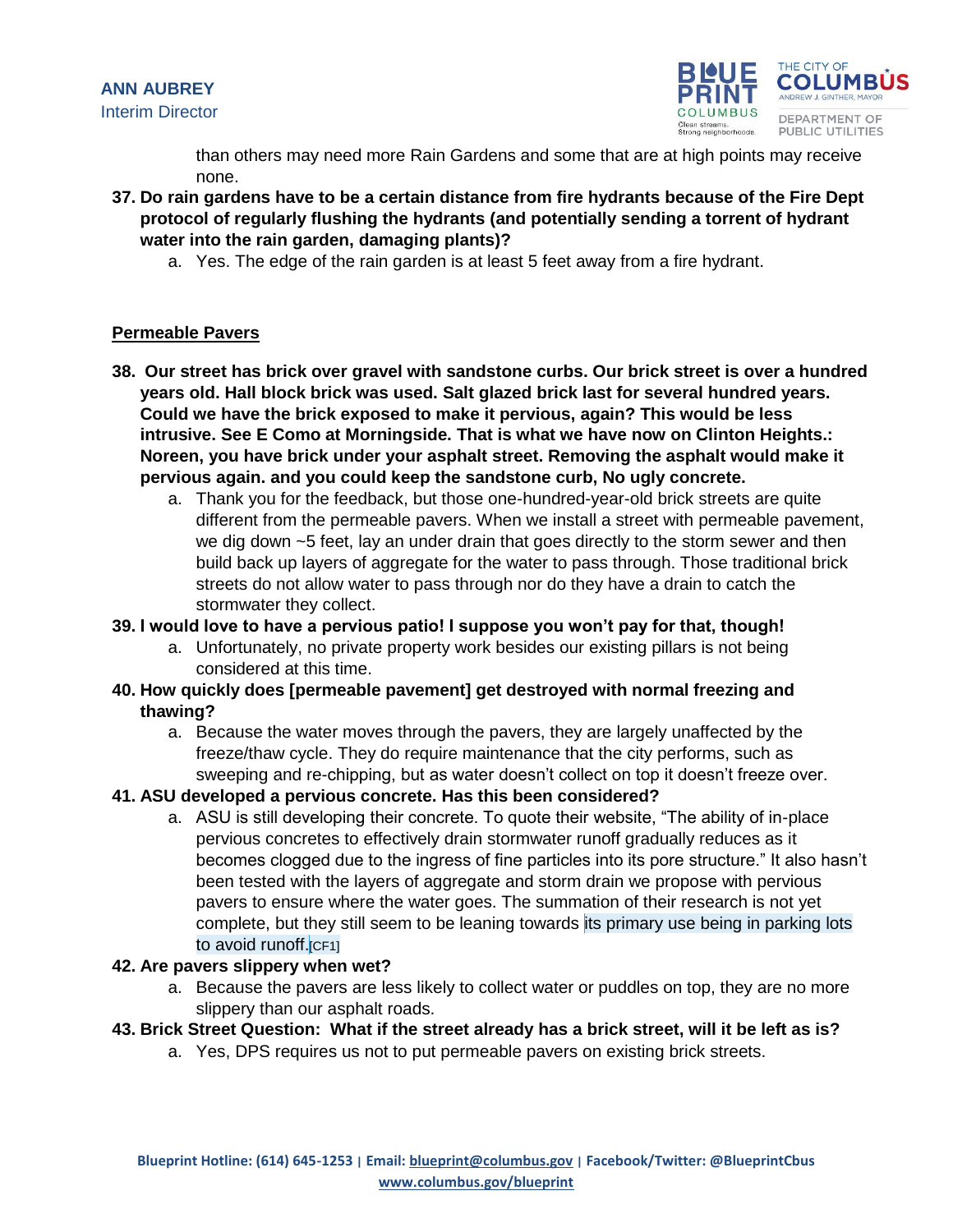#### **Lateral Lining**



#### **44. Is the entire lateral lined?**

a. Our team stops the liner short of the 4 to 6 transition (where the 6" sanitary lateral meets the 4" pipe coming from your home). We stop within a few feet to allow for future cleanouts to be installed if necessary and also because we do not want to line through that transition.

#### **Ponding/Flooding/Street concerns**

- **45. When the city repaves streets, will it be sure not to block the connections to the roofwater drains?**
	- a. Paving done through the Blueprint project does consider the downspout and sump pump outlets. If new curb is installed, holes will be cored for the drains.
- **46. Will Blueprint be helping fix paved-over outlets for storm water drains?**
	- a. Unfortunately, Blueprint does not have the capacity to address issues that were previously existing before our project. We repair any issue we create but what you are referring to is the purview of The Department of Public Service and you can report issues to them by calling 311 or emailing 311@columbus.gov.
- **47. We have problems with ice in the street (Arden) caused by already existing sump pumps. How will that be prevented as more sump pumps are installed?**
	- a. The city and Blueprint are aware of the ponding issue and are still reviewing how best to consider this within the scope of our project. If you have a specific address where that is happening, please report it to our [blueprint@columbus.gov](mailto:blueprint@columbus.gov) email address, pictures are very helpful, or call us at the Outreach line 614-645-1253
- **48. How do you control the mosquitos that will breed in the ponding water when all the water heads to the street?**
	- a. The rain garden will not pond over 48 hours, so it won't cause mosquito issues. Water from the downspout redirection will drain to the next storm inlet.

#### **49. Will the rain gardens breed mosquitos?**

a. The rain gardens have been designed to drain within 48 hours, and mosquitos typically need 72 hours or more to hatch. Based on the research (Hunt et al. 2006; Metzger et al. 2011; Yadav et al. 2012), the chances of mosquitoes successfully reproducing and completing their life cycle in a bioretention cell (rain garden) is extremely small. Their life cycle typically takes two weeks but varies from 4 days to one month depending on species (USEPA, https://www.epa.gov/mosquitocontrol/mosquito-life-cycle). During this time, the eggs need to remain moist. The surface of a bioretention cell typically only ponds water for 12 hours following a rainfall event (48 hours maximum) - after that, the underdrains reduce soil moisture below ranges needed for mosquito eggs to hatch.

#### **50. Will this help with ponding and flooding on my street during heavy rain?**

a. Our project does not eliminate flooding or ponding on the streets, but often the green infrastructure can help alleviate some of this. A happy side effect of installing green infrastructure is that it gives this water somewhere to go. If there are areas of severe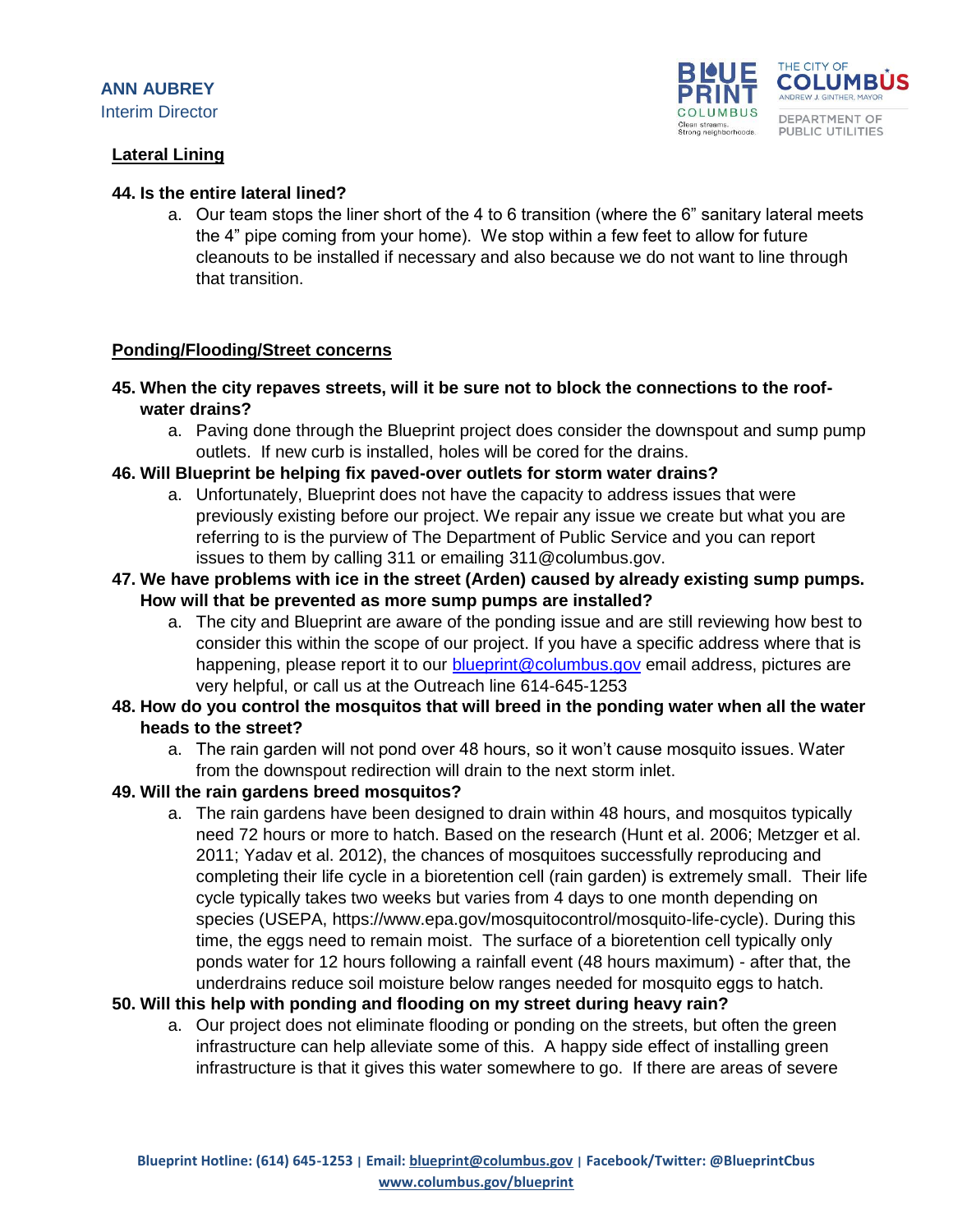# **ANN AUBREY** Interim Director



ponding and flooding, please let our design team know. Email pictures/description to blueprint@columbus.gov and we can investigate it.

- **51. Fallis Rd also has that problem--iced over street in winter from sump pump overflow.** a. Thank you for this feedback.
- **52. We live on Amazon behind Calvary Bible Church and the large church asphalt parking lot prevents water draining causes water to pool in our and 3 neighboring back yards … this is getting worse …same happens behind large REMAX building on high street … is there any proposed solution or creating better drainage from large parking lots?**
	- a. Your comment is noted and will be provided to the design team. However, street flooding and runoff issues are outside the purview of Blueprint Columbus. Some of our methods have the happy side effect of lessening some of these issues but it is not our goal to address all flooding. Flooding instances should be reported to 311 by calling or emailing at 311@columbus.gov
- **53. Water from sump pumps is causing very large ice slicks on streets. Won't increasing sump pump usage increase this problem?**
	- a. The icing in the streets is considered a temporary or seasonal issue by the Department of Public Service. That being said, if you have examples of bad cases please do send them to us at [blueprint@columbus.gov,](mailto:blueprint@columbus.gov) pictures are especially helpful, or call us at the Outreach line, 614-645-1253. We want to be aware of where this is occurring.
- **54. Will you be addressing homeowners that are backing water up onto others property?**
	- a. Maybe indirectly through downspout redirection but addressing that is not part of our project intent.